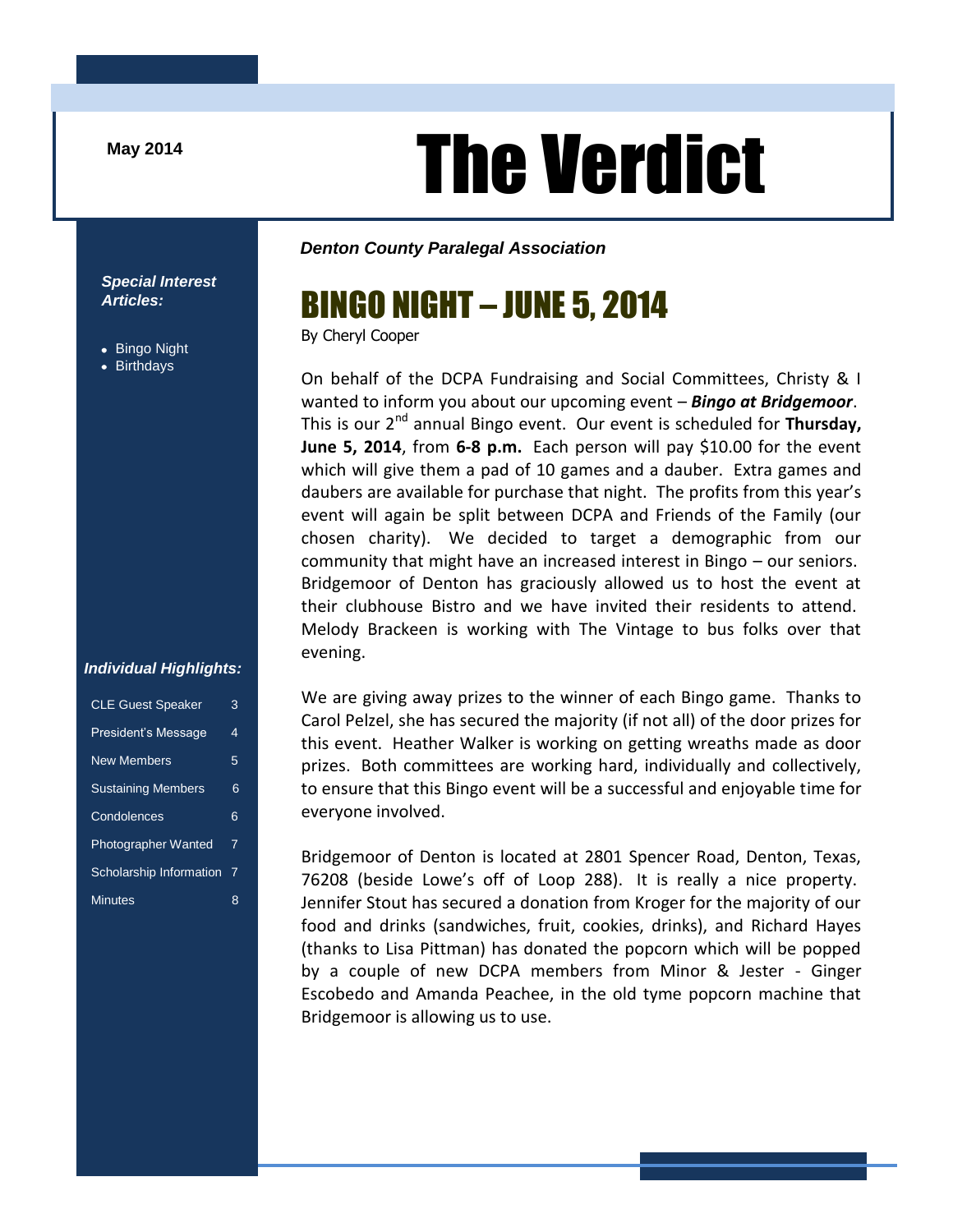# The Verdict **Page 2 of 9**

### Meeting Notice

**2014 Officers**

Kim Guertler, President [Kim.guertler@dentoncounty.com](mailto:Kim.guertler@dentoncounty.com)

Cheryl Cooper, President-Elect mlj@steelelawfirm.com

Melody Brackeen, Secretary/Parliamentarian mbrackeen@dentontexaslawyers.com

> Lisa Pittman, Treasurer [lpittman@hbwvlaw.com](mailto:lpittman@hbwvlaw.com)

Sunnie Palmer, Historian sunnie@zellmerlaw.com

#### **2014 Committee Chairs**

**CLE**, Michelle Beecher [mbeecher@dentonlaw.com](mailto:Vicki@cmloveless.com)

**Fundraising**, Jennifer Stout [jennifer.stout@dentoncounty.com](mailto:mbeecher@dentonlaw.com)

**Legal Directory**, Brandi Hunter [BHunter410@gmail.com](mailto:BHunter410@gmail.com)

> **Membership**, Gina Elliot [gottigina@yahoo.com](mailto:gottigina@yahoo.com)

> **Newsletter**, Lisa Pittman [lpittman@hbwvlaw.com](mailto:lpittman@hbwvlaw.com)

**Social**, Priscilla Brooks [priscilla.brooks@dentoncounty.com](mailto:cpowell@csplaw.net)

**TAPA**, Jennifer Stout [jennifer.stout@dentoncounty.com](mailto:sunnie@zellmerlaw.com)

**Ad Hoc Scholarship**, Wanda Woodworth [wandawoodworth@dentoncounty.com](mailto:georgya@cokerlaw.com) The Denton County Paralegal Association's next Luncheon will be on Thursday, *May 22, 2014* at noon at Oakmont Country Club, 1901 Oakmont Drive, Corinth, Texas.

The all-inclusive cost of lunch is \$14.00 payable when you sign in. We cannot accept debit or credit cards, or make change, so please bring *exact* amount of cash or a check made payable to DCPA.

### Did you know…

Payments for the CLE Luncheon can now be made online. For more information and online registration see Events/CLE Luncheon at [www.dentonparalegals.org.](http://www.dentonparalegals.org/)

*RESERVATIONS ARE REQUIRED and can be made via e-mail to kim.guertler@dentoncounty.com. The May 19, 2014.*

**Notice: We must notify Oakmont of the number attending prior to the meeting for preparation of adequate food and seating arrangements. Those that have RSVP'd will get served and seated first. We cannot guarantee that you will have seating or food if you do not RSVP. Please note we are also required to bill those individuals who make reservations and do not attend.**

### Directions to Oakmont

Oakmont Country Club is located in Corinth off I-35 East between Lewisville and Denton.

- Exit 461 Shady Grove Road/Post Oak Drive  $\bullet$
- Turn west onto Post Oak Drive  $\bullet$
- Turn right (west) onto Robinson Road at stop sign  $\bullet$
- Turn left (south) onto Oakmont Drive you will see an  $\bullet$ Oakmont sign in the median
- Turn right into Oakmont Country Club (second right)  $\bullet$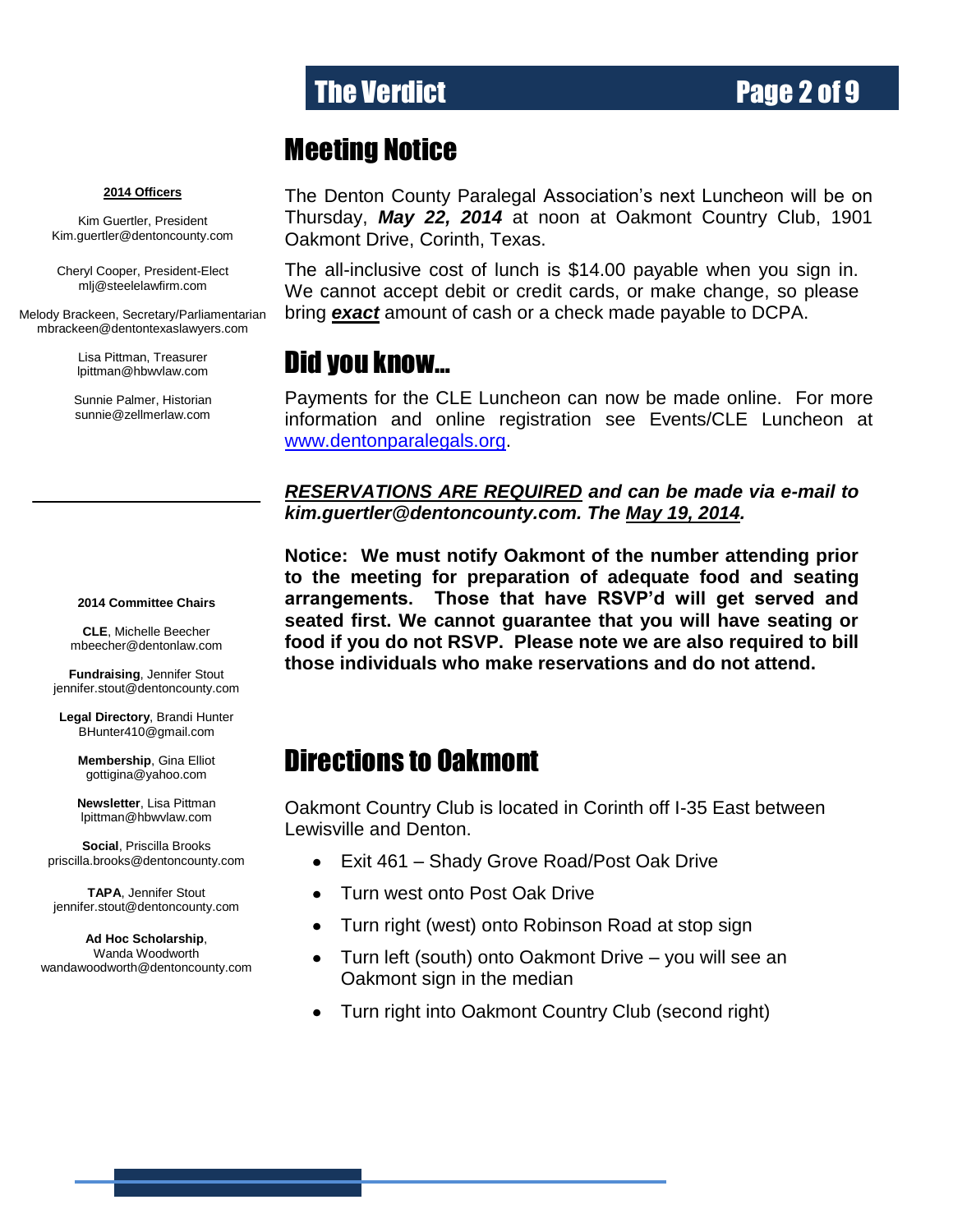# **The Verdict Electronic Electronic Page 3 of 9**

# AGENDA FOR MAY MEETING

Date: May 22, 2014

- Place: Oakmont Country Club 1901 Oakmont Drive Corinth, Texas 76210
- Time: Noon

#### **1. Welcome members and guests**

#### 2. **Old Business**

- a. Approve April, 2014, Treasurer's Report
- b. Approve April, 2014, meeting Minutes
- c. Update on forthcoming DCPA T-shirts

#### 3. **New Business**

- a. Update on Legal Directory Committee
- b. Announce the need for vendor for the upcoming Bingo fundraising event that is cosponsored with Social
- c. Acknowledge new memberships encourage members to renew their memberships
- 4. **Speaker**: Richard Hayes speaking on "Taking Private Property for Public Use." **(Thank you trophy given to speaker, along with Certificate of Appreciation)**
- **5. Door Prize and Announcements**
- **6. Adjournment**

### CLE GUEST SPEAKER



Our speaker will be Richard Hayes, with Hayes, Berry, White & Vanzant, LLP. Mr. Hayes will be speaking on "Taking Private Property for Public Use."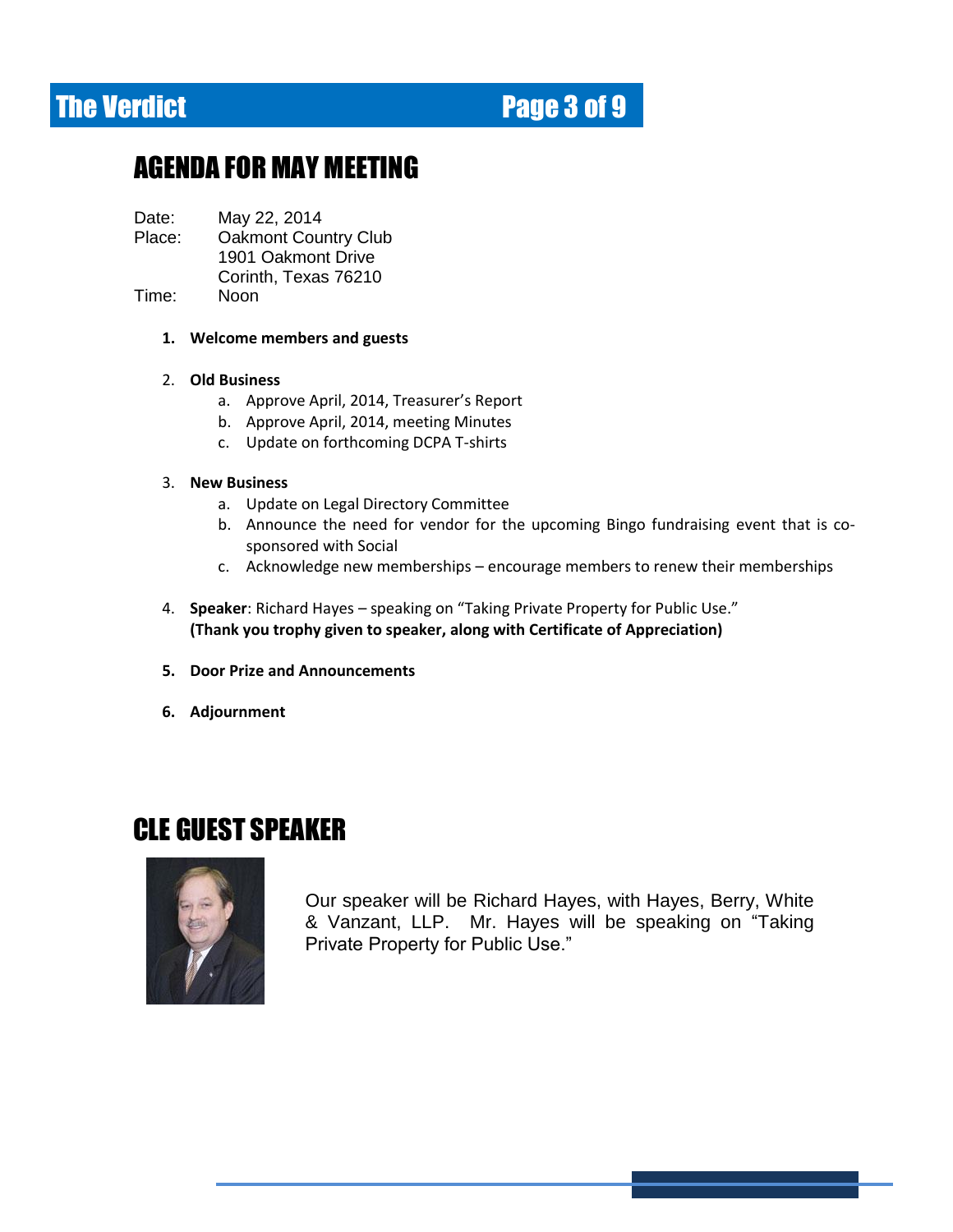# The Verdict **Page 4 of 9**

# President's Message

By: Kim Guertler

Hello DCPA members,

As we barrel through the month of May toward Memorial Day, I want to encourage us all to slow down a little and truly reflect on what this holiday represents. While it is usually a great day to enjoy the day off from work and celebrate with friends and family, here are a few suggestions on how to make it a truly "Memorial" Day by remembering our ancestors, family members, loved ones, neighbors and friends who have given the ultimate sacrifice by serving in our armed forces:

- Visit cemeteries and place flags or flowers on the graves of our fallen heroes
- Visit Memorials  $\bullet$
- Fly the U.S. Flag at half-staff until noon
- Pledge to aid the widows, widowers and orphans of our fallen soldiers
- Pledge to aid the disabled veterans.

I am thankful the DCPA has provided us with an opportunity to support our local public servants by assisting the Denton County Bar Association with the Wills for Heroes program on May 31, 2014. Let's make a strong DCPA showing and support this fine program! Several of you have already volunteered your time, but if you have not and are able to do so, please contact Carol Wolfram at [cwolframlegal@gmail.com](mailto:cwolframlegal@gmail.com) and let her know you want to help.

Our Fundraising and Social Committees are hard at work on our 2<sup>nd</sup> Annual Bingo event. It will be held on Thursday, June 5, from 6:00 p.m. to 8:00 p.m. at The Bridgmoor of Denton. More information will be provided by the committees but mark your calendars for this fun event!

I hope to see everyone at our luncheon next Thursday, May 22. Richard Hayes will be providing us information on real property condemnation laws. In addition to getting to learn about this interesting and relevant topic, we will be handing out your DCPA t-shirts! And as always, you will get to put your name in the drawing we will have at the end of the year for the Pandora bracelet. Lots of good reasons to attend but the best reason is having lunch and spending time with your peers! See you all next week!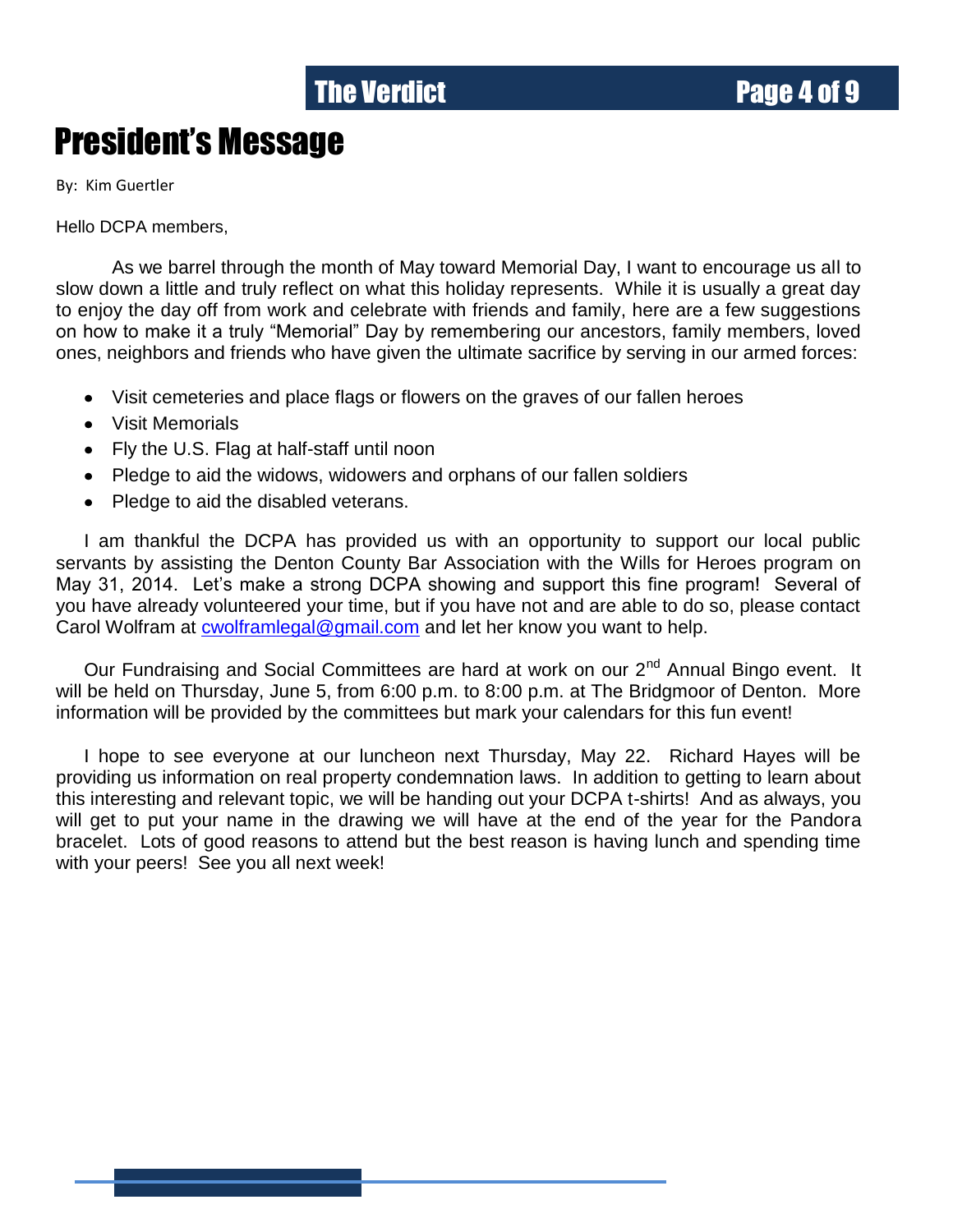### **The Verdict Community Community Page 5 of 9**

| <b>DENTON COUNTY</b><br><b>LEGAL DIRECTORY</b><br>2012 |                        |
|--------------------------------------------------------|------------------------|
|                                                        |                        |
|                                                        |                        |
|                                                        |                        |
|                                                        |                        |
|                                                        |                        |
|                                                        | <b>Legal Directory</b> |

updated to include some of the The 2012 Legal Directory is available for purchase. This latest directory has been newest attorneys in Denton County. The cost of the directory is \$25.00 each. If you have an old directory, turn it in for a \$2.00 rebate on the purchase price. This is a great resource! Get yours today! For more information contact Michele George or Lisa Pittman at (940) 387-3518 or at [mgeorge@hbwvlaw.com](mailto:mgeorge@hbwvlaw.com) or [lpittman@hbwvlaw.com](mailto:lpittman@hbwvlaw.com).

#### **Benefits of Membership In The Denton County Paralegal Association Include:**

- \* Receipt of the monthly issue of *The Verdict*
- *Free Accredited CLE at monthly meetings*
- *Continuing Legal Education seminars on various topics*
- *Job Bank*
- *Motivation*
- *Networking with other paralegals in Denton County*
- Professional growth through participation
- Communication and promotion of professional conduct and responsibility
- Continued individual and professional growth as paralegals

### **Birthdays**

Our members with June Birthdays are:

Carolyn Ganzer (6/19) Patty Ochoa (6/18) Wanda Woodworth (6/28)

Hope each of you will have a **Happy Birthday!**

# Membership News

Please encourage those paralegals and others in the legal field, whom are not currently members, to join. If you know of anyone who would like to join, please contact Gina Gotti at [gottigina@yahoo.com.](mailto:gottigina@yahoo.com)

#### WELCOME NEW MEMBERS

**Suzanne B. Smart,** J.C. Penney Corporation, Inc., *Active* **Delma Aguilar,** Minor & Jester, P.C., *Active* **Jolene Silva**, Minor & Jester, P.C., *Active* **Kristi Edwards**, Minor & Jester, P.C., *Active* **Amanda Peachee**, Minor & Jester, P.C., *Active* **Ginger Escobedo**, Minor & Jester, P.C., *Active*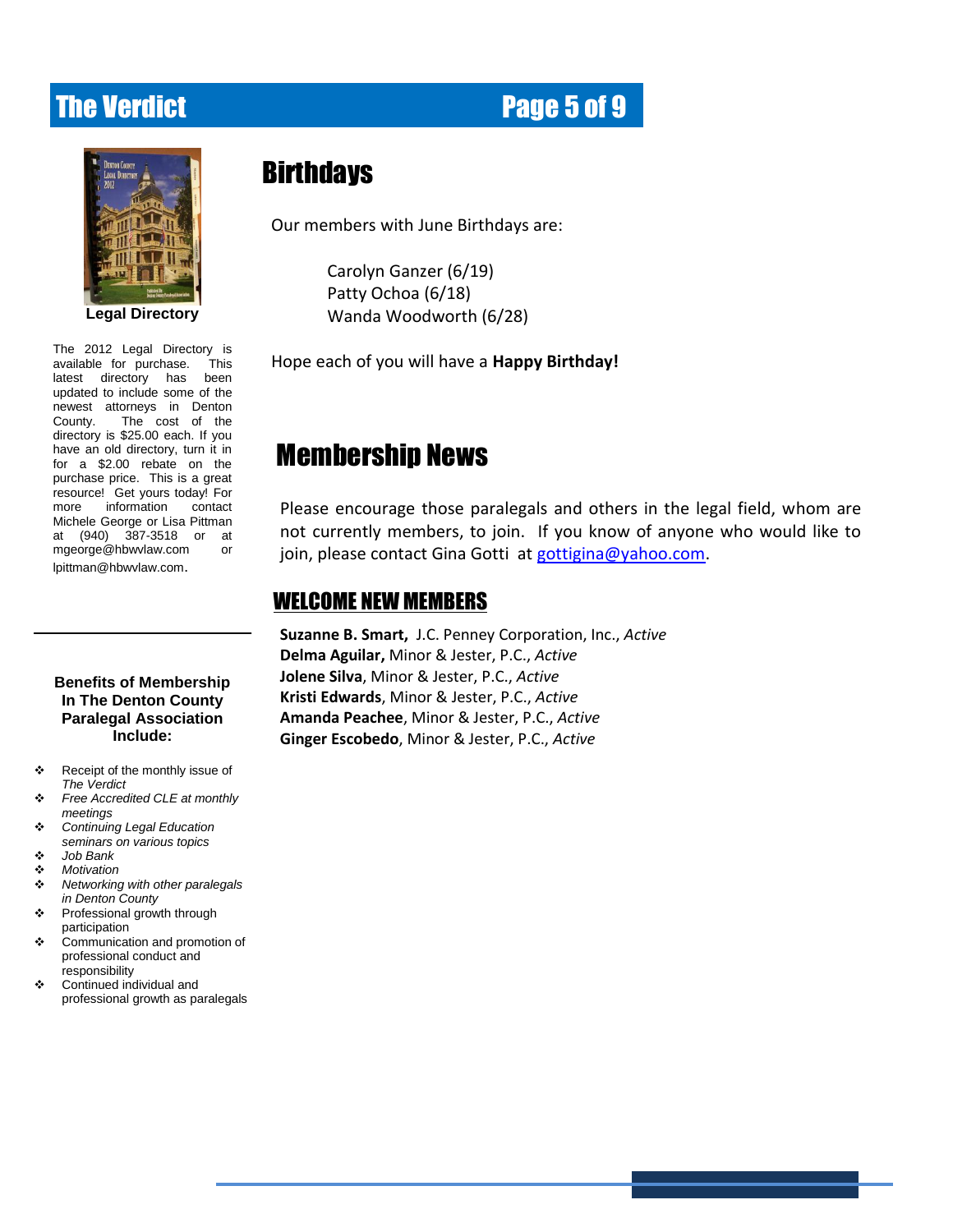# The Verdict **Page 6 of 9**

# Support Our Sustaining Members

**Please help support our Sustaining Members by calling them when you have a project that needs outside support. Remember it is through their continued support and generosity that DCPA is able to provide social events at a low cost.**

**Stewart Process Service, Inc. The Reporting Professionals**

#### **Bruce G. Stewart Cheryl K. Perlich**

Denton, Texas 76209 Denton, Texas 76210 Phone: 940-367-4643 Phone: 940-484-6053 Fax: 940-484-0999 Fax: 940-484-6054

110 Sheraton Place 2925 Country Club Road, Suite 104 Email – [stewartprocess@verizon.net](mailto:stewartprocess@verizon.net) Email – [reportingpros@sbcglobal.net](mailto:reportingpros@sbcglobal.net)

#### **Stoffels & Associates, Inc. Janel M. Stoffels** 207 W. Hickory St., Ste. 304

Denton, Texas 76201 Phone: 940-565-9797 Fax: 940-565-9197 Email – [jmstoffels@aol.com](mailto:jmstoffels@aol.com)

# Photographer Wanted. . . .

The DCPA website continues to be improved and we need more photos! If you are interested in taking photos at monthly luncheons, socials, and other events, please email historian Sunnie Palmer at [sunnie@zellmerlaw.com.](mailto:sunnie@zellmerlaw.com) Experience not required; photographers can use their own camera or phone or can borrow.

# **Condolences**



On May 19, 2014, Vicki Schmidt's husband Mike lost his valiant battle with cancer. Our prayers are with Vicki, her family and friends during this very trying time.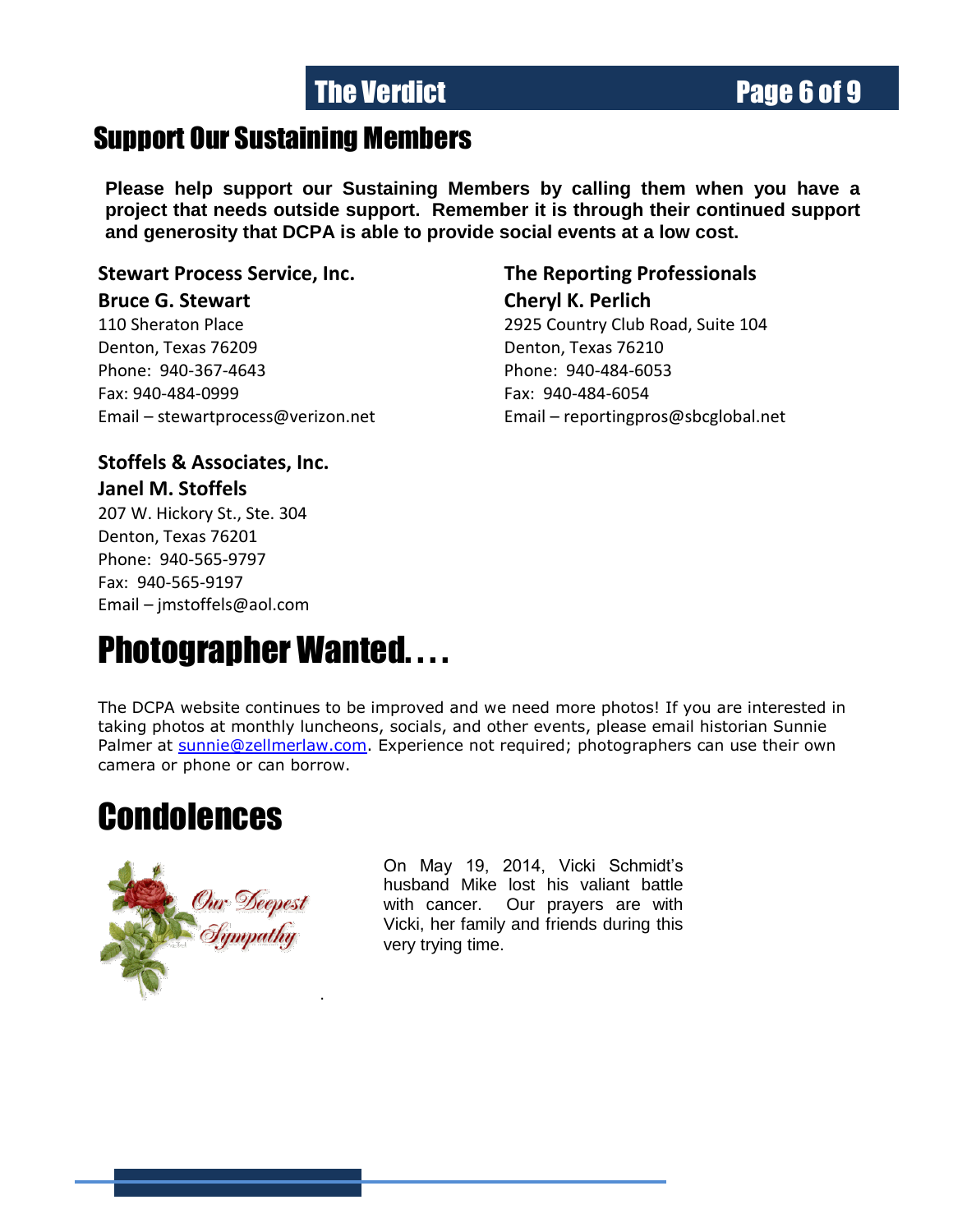# **The Verdict Electronic Electronic Page 7 of 9**

# DCPA Scholarship Information and Deadlines

Submitted by: Wanda Woodworth, Scholarship Committee Chair

Did you know that DCPA has a member-only certification scholarship fund?

Applicants must meet the following requirements:

- (1) Must be currently enrolled as a member in good standing now and in the previous year,
- (2) Must be working as a paralegal in Denton County TX
- (3) Must be enrolled to sit, or have recently sat for a recognized paralegal certification examination (i.e., NALA, NFPA or TBLS) and must attach a copy of the exam application fee receipt to the scholarship application,

NALA Exam

| <b>Application filing</b><br>deadline | Exam Date (Varies) |
|---------------------------------------|--------------------|
| August 1 <sup>st</sup>                | September 1-30     |
| December 1 <sup>st</sup>              | January 1-30       |
| April 1 <sup>st</sup>                 | May 1-31           |

Recipient(s) of the scholarship are selected at the sole discretion of the DCPA Executive Committee and will be announced at the October meeting.

To apply, go to Dentonparalegals.org, from the menu bar select Resources, the select Resources page. Follow the link to download the application form.

NOTE: The application must be received by the Executive Committee on or before September  $15<sup>th</sup>$  of the current year.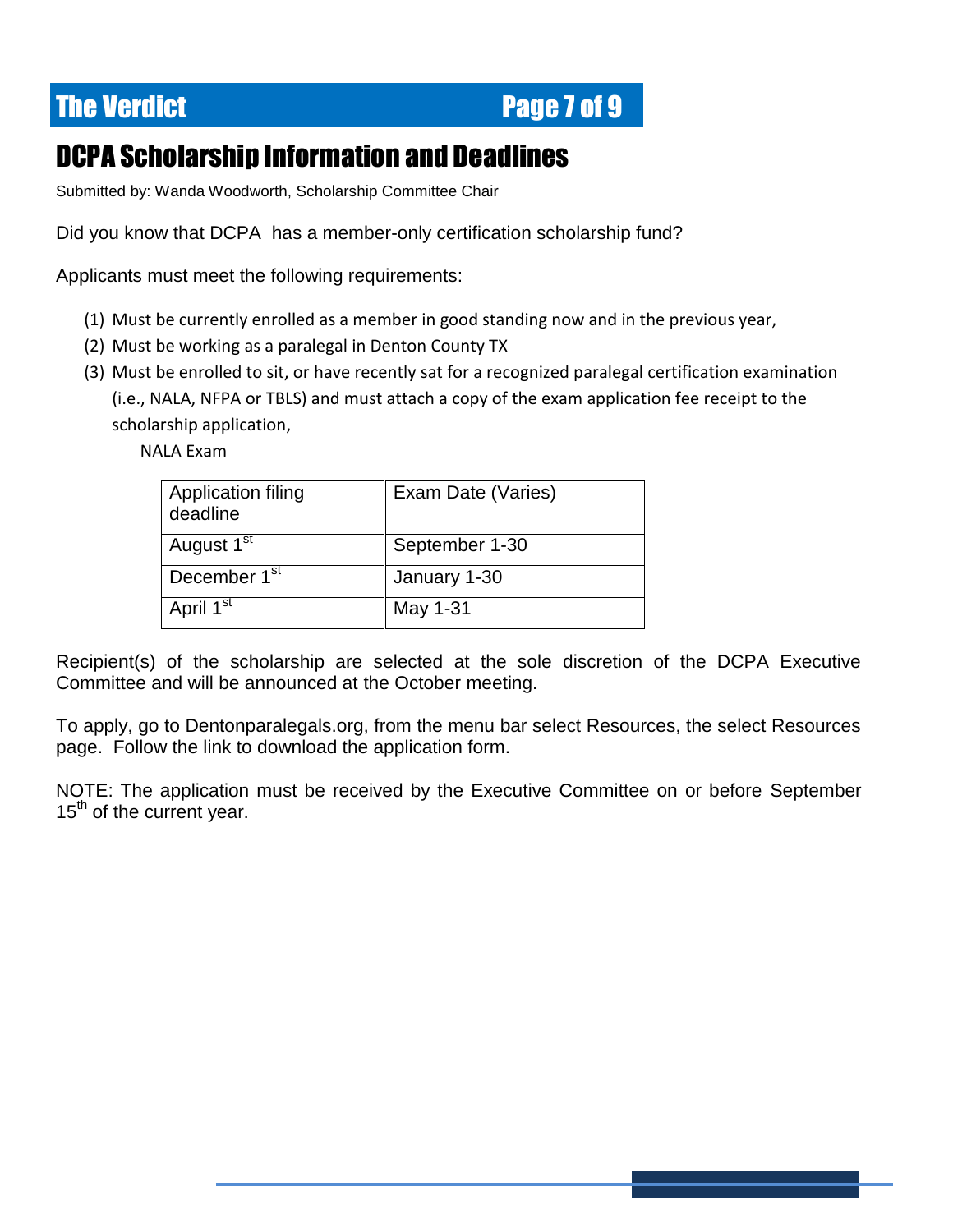#### **Minutes**

1. President Kim Guertler called the meeting of April 24, 2014, to order at 12:10 p. m. at the Oakmont Country Club. There were 23 attendees 19 members, 3 guests, and 1 guest speaker). President Guertler welcomed guests.

#### OLD BUSINESS:

- 2. President Guertler asked for a vote on the March 2014 meeting minutes. A motion for approval was presented by Michelle Beecher and seconded by Melody Brackeen. The motion carried by unanimous vote.
- 3. President Guertler asked for a vote of approval of the March, 2014, Treasurer's report. A motion for approval was presented by Beth Honeycutt and seconded by Michelle Beecher. The motion carried by unanimous vote.

#### NEW BUSINESS:

- 4. Michelle Beecher announced that the Denton County Bar Association's Wills for Heroes program is assisting members of the Denton County Sheriff's Department this year, the program provides free wills to employees and their spouses. Paralegals are needed to draft documents and to notarize at the will-signing event on May 31, 2014.
- 5. CLE Chair Michelle Beecher also announced that the half day CLE seminar is being moved to October this year and it will cover trial procedures. She will have more information to share as it becomes available.
- 6. CLE Chair Michelle Beecher introduced Guest Speaker, Hugh Coleman who spoke on the Texas Uniform Trade Secrets Act. Upon completion Michelle presented Hugh with his trophy and certificate of appreciation.
- 7. The speaker drew the name of the door prize winner: Wanda Woodward who won a \$25 Movie Gift Card
- 8. There being no further business, President Guertler adjourned the meeting at 12:45 p.m.